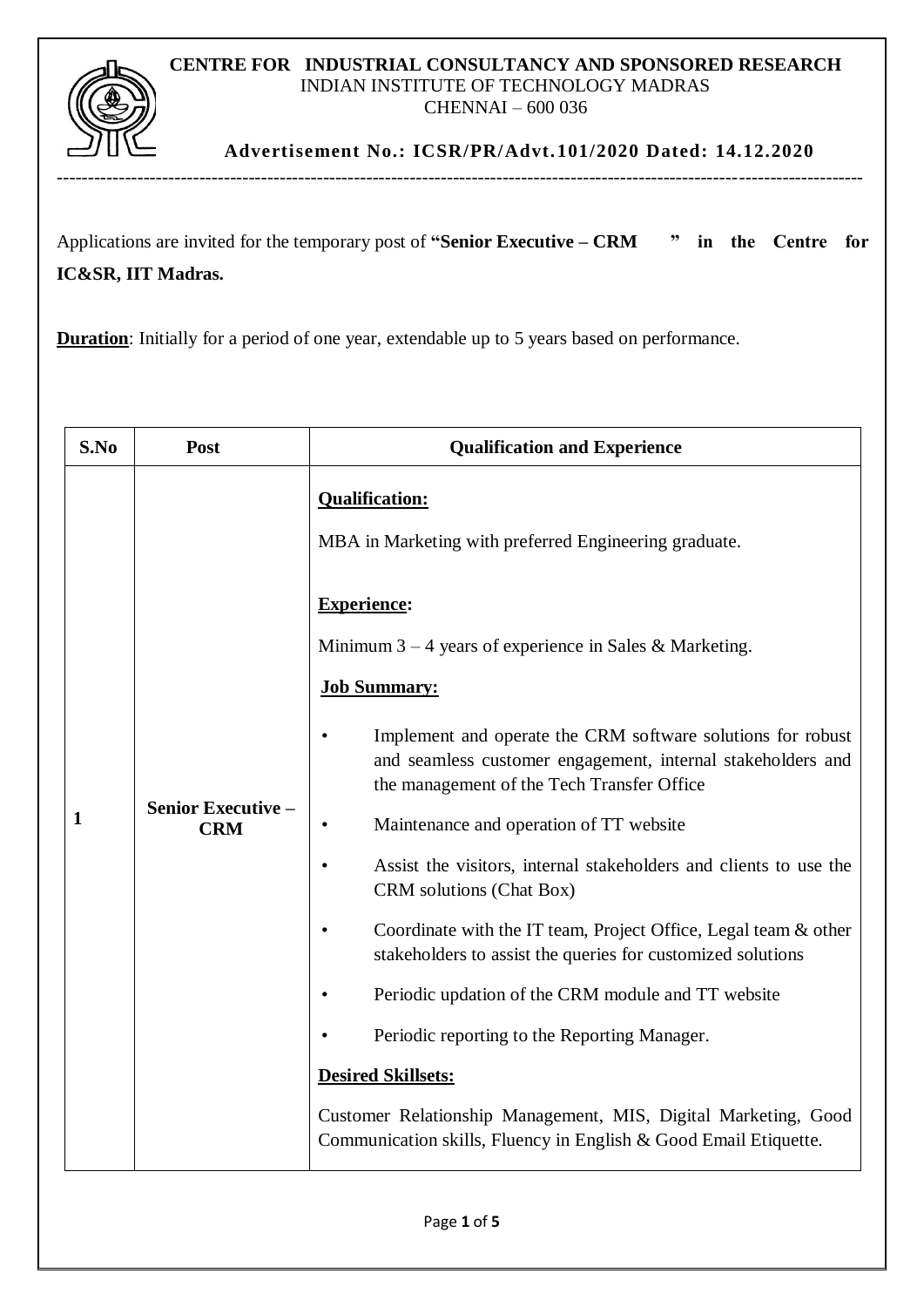|  | $\bullet$                                           |
|--|-----------------------------------------------------|
|  | <b>Compensation:</b>                                |
|  | 45,000/- per month based on the relevant experience |
|  |                                                     |
|  |                                                     |
|  |                                                     |

## **The last date for submission of online application is 29.12.2020**

## **General Instructions to the candidates**

- All the positions are on purely contract basis.
- The completion of the period of contract will not confer any right for further extension, regularization, permanency at the Institute.
- Candidates can also apply through online in the website [https://icandsr.iitm.ac.in/recruitment/-](https://icandsr.iitm.ac.in/recruitment/) (**Please check the advertisement number Advt.101 / 2020 displayed and submit the application for the relevant position**).
- Separate application has to be filled for each post.
- The system will accept single application only with the registered login ID (email) for an advertisement, hence the candidate is requested to select the multiple positions (In case, he/she wishes to apply for more than one position) before the submission of application.
- The application cannot be edited, reverted once it is submitted.
- Candidates should not attempt to apply twice for the same post. If multiple applications are received from a candidate for the same post, his/her candidature will liable to be rejected.
- Candidates should follow the prescribed procedure for submission of online application.
- Candidates are advised to fill their correct and active e-mail addresses in the online application as all correspondence will be made by the Institute through e-mail only.
- The candidates applying for any post should ensure that they fulfil all the eligibility conditions for the post. Their admission to any stage of the selection process will be purely provisional subject to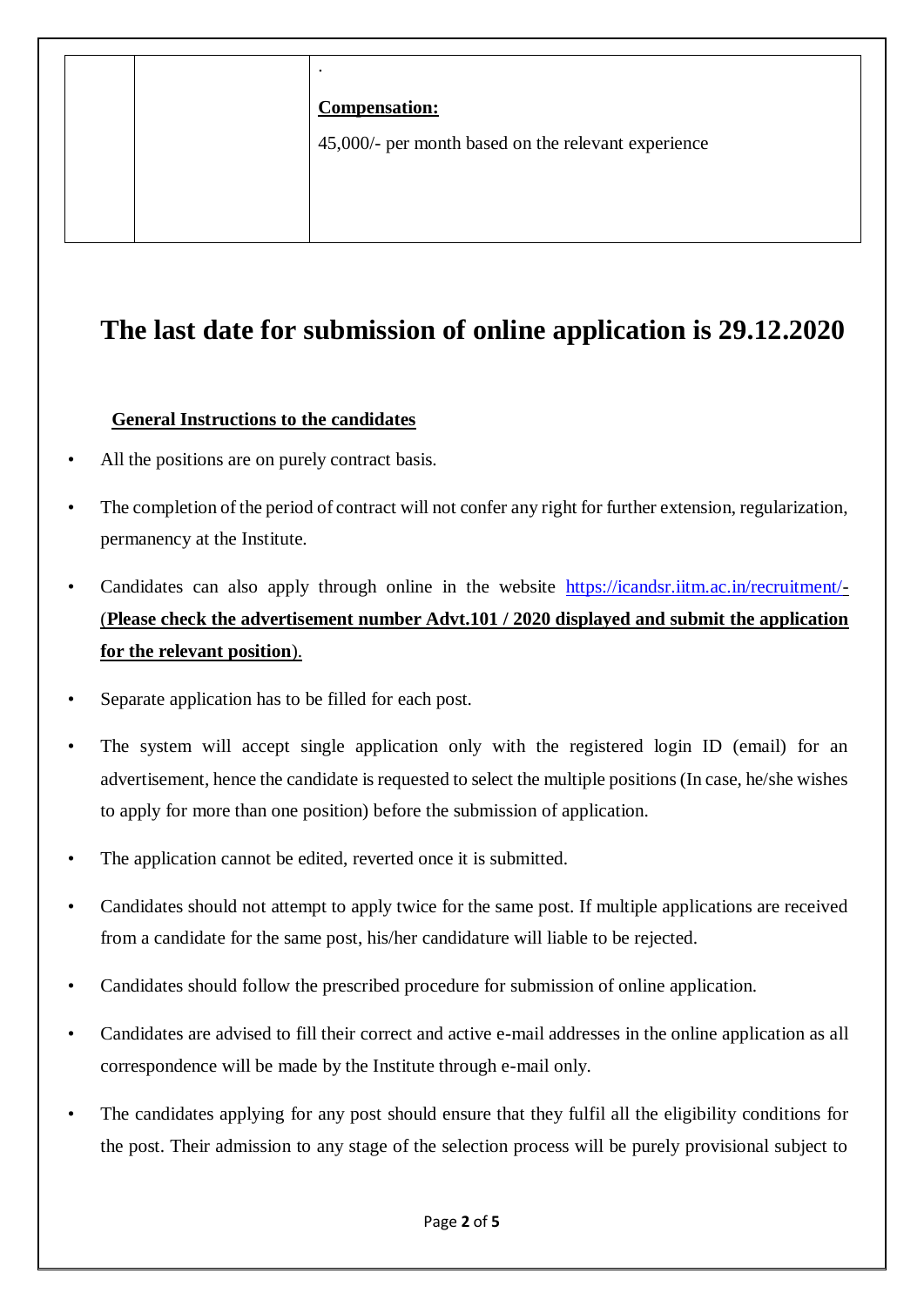confirmation that they satisfy the prescribed eligibility conditions. Mere issue of registration certificate / call letter to the candidate will not imply that his/her candidature has been found eligible.

- After successful online submission of application, a print out of the application form must be obtained and submitted when called for test. It will be required at the time of document verification/test/interview. Hard copy of the application is NOT to be sent to the Institute.
- Candidates must be citizens of India. Persons who have migrated from Pakistan with the intention of permanently settling in India or subjects of Nepal are also eligible, but in their case a certificate of eligibility from the Government of India will be necessary for appointment. Such candidates should apply to the Government of India in the Ministry of Home Affairs for necessary certificate and furnish satisfactory proof of having so applied.
- The prescribed qualifications are minimum and unless specified, they are required for consideration for the post, even if higher qualification has been acquired and the mere fact that a candidate possesses the same will not entitle him/her for being called for interview.
- Relevant experience gained after the minimum qualifying degree will only be taken into consideration. Minimum requirements of qualifications and/or experience can be relaxed in respect of exceptionally outstanding candidates.
- The experience required is relaxable at the discretion of the Institute in the case of candidates belonging to the Scheduled Caste / Scheduled Tribe, if at any stage of selection the competent authority is of the opinion that sufficient number of candidates from these communities possessing the requisite experience are not likely to be available to fill up the vacancy reserved for them.
- The Institute reserves the right to restrict the number of candidates for written / skill test / interview to a reasonable limit on the basis of qualifications, level and relevance of experience higher than the minimum prescribed in the advertisement and other academic achievements. The Institute also reserves the right of rejecting any or all the applications without assigning any reasons therefore.
- Calling a candidate for test/interview merely indicates that it is felt that he/she with others may be suitable for the post and conveys no assurance whatsoever that he/she will be recommended or selected or his/her conditions specified in the application will be accepted.
- Candidates will be short-listed for Test/Interview on the basis of the information provided by them in their online applications. They must ensure that such information is true. If at any subsequent stage or at the time of Test/Interview any information given by them or any claim made by them in their online applications is found to be false, their candidature will be liable to be rejected.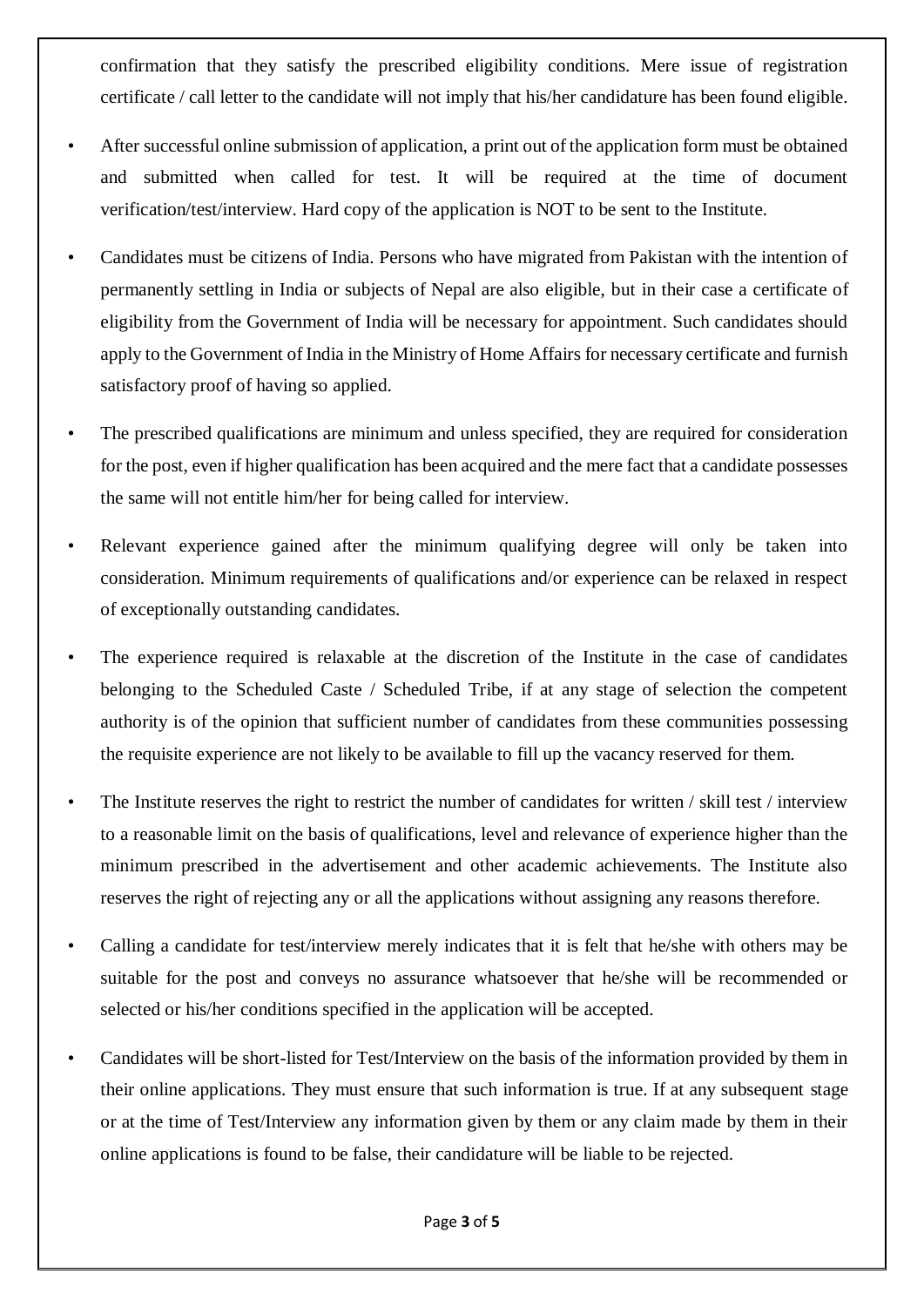- The Institute shall verify the antecedents or documents submitted by a candidate at any time at the time of appointment or during the tenure of the service. In case, it is detected that the documents submitted by the candidates are fake or the candidate has clandestine antecedents/background and has suppressed the said information, then his services shall be liable to be terminated.
- In case of any inadvertent mistake in the process of selection which may be detected at any stage even after the issue of appointment letter, the Institute reserves the right to modify/ withdraw/ cancel any communication made to the candidates.
- Applicants who are working in **any one of the Project at IIT Madras**, must apply through proper channel otherwise they will be required to produce No-Objection Certificate at the time of document verification/Test/Interview. Candidates without NOC will not be permitted to appear for Test/Interview.
- Candidates may send testimonials from persons intimately acquainted with their work and character. If the applicant is in employment, he/she should submit testimonials from the most recent employer or immediate superior as a referee.
- The Institute has a right to decide the mode of screening and testing the applicant for short listing and selection.
- The Institute solely reserves the right not to fill any advertised position without assigning any reason
- Only shortlisted applicants will be contacted.
- No correspondence whatsoever will be entertained from candidates regarding conduct and result of test/interview and reasons for not being called for interview. Canvassing in any form will be a disqualification.
- The crucial date for determining the eligibility criteria for all candidates in every respect shall be the prescribed closing date for submission of online application.
- The Institute strives to have a workforce which reflects gender balance and women candidates are encouraged to apply.
- Any corrigendum/clarifications on this advertisement, if necessary, shall be uploaded on website and no separate communication will be sent for this purpose.
- **The last date for submission of online application is 29.12.2020**
- If there is any issue to submit the application please send E-mail to : [recruitment@imail.iitm.ac.in](mailto:recruitment@imail.iitm.ac.in) / [icsrrecruitment@iitm.ac.in](mailto:icsrrecruitment@iitm.ac.in)**Contact: 044- 2257 8357** on all working days from **9.00 AM to 05.30 PM**